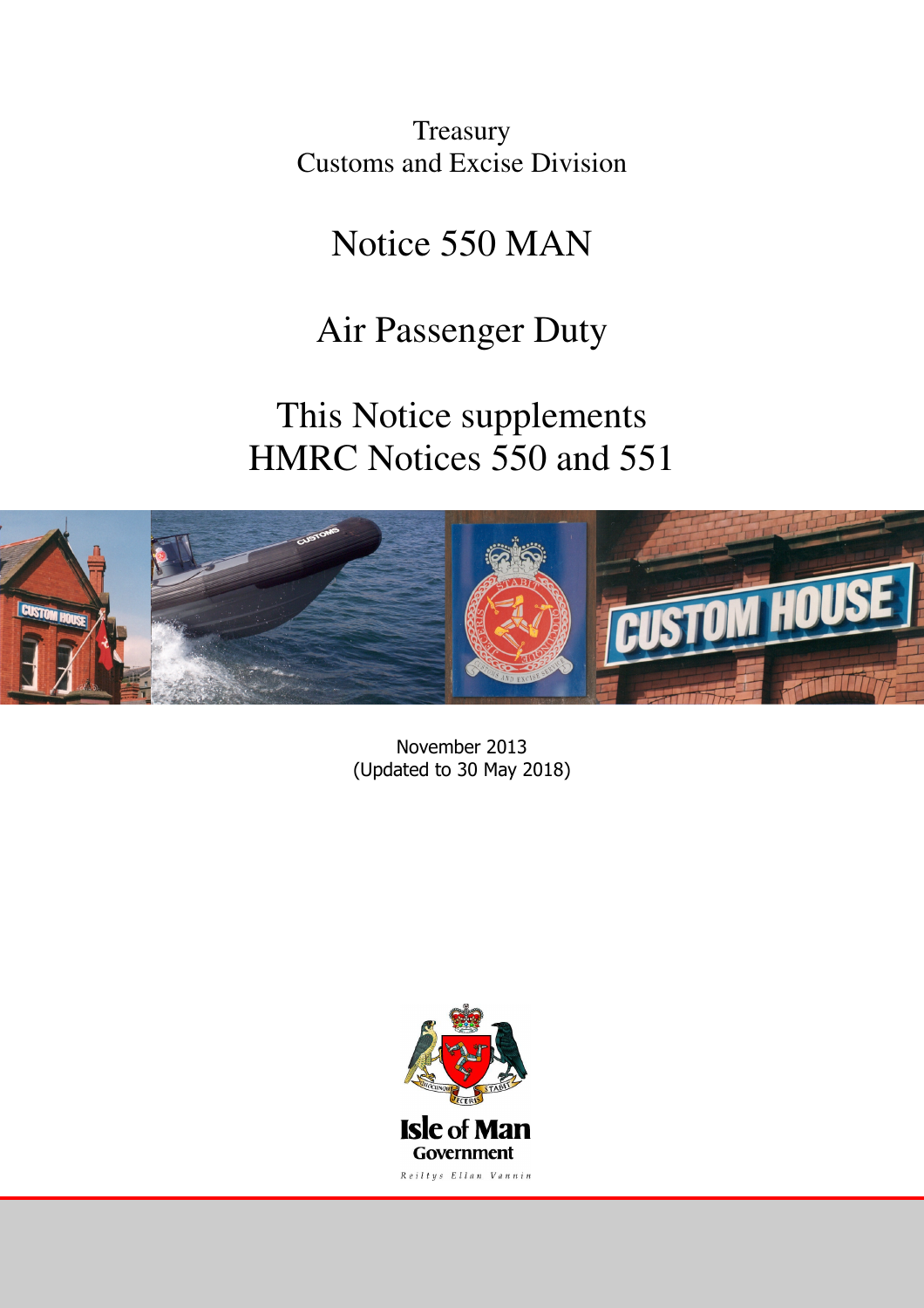## 1. Introduction

 This Notice is concerned with Air Passenger Duty (APD) due on chargeable flights from airports in the Isle of Man. Whilst the main rates and many of the general rules and legislation governing APD in the Island are the same as those in force in the UK, there are differences, and the purpose of this Notice is to highlight the main differences.

 You should note that APD, unlike many other customs and excise revenues, is not a common duty under the Customs and Excise Agreement with the UK. Therefore HM Revenue and Customs (HMRC) has no involvement in the operation of APD in the Island, there is no liability to pay APD to HMRC in respect of flights departing from airports in the Island, and the legislation, public notices, rules, rulings and general procedures that apply in the UK do not have effect in the Island.

# General application of HMRC Notice 550

 HMRC Notice 550 is to be treated as providing necessary general interpretation and guidance, subject to the exceptions, adaptations and modifications included in this Notice. References to contact HMRC offices for advice etc should be taken as meaning contacting the Advice Centre at Custom House, Douglas. References to HMRC in the text of the Notice should generally be read as references to Customs and Excise.

### APD in the Isle of Man

 APD is a duty of excise which is levied on the carriage, from an airport in the Isle of Man, of chargeable passengers on chargeable aircraft. It came into effect on 1 November 1994, the same date as the UK introduced a tax of the same name.

#### What law covers this Notice?

 The primary law on APD can be found in the Finance Act 1994 (of Parliament), in sections 28 to 44 inclusive and in Schedules 5A and 6. This is a UK Act, but the relevant provisions have been applied in Island law using other customs and excise legislation and thus they form a part of Island law.

 The applied provisions of the Finance Act 1994 also provide for secondary legislation, and these regulations and orders have, where appropriate, also been applied as part of Island law.

The applied legislation will have been modified in its application, and therefore may

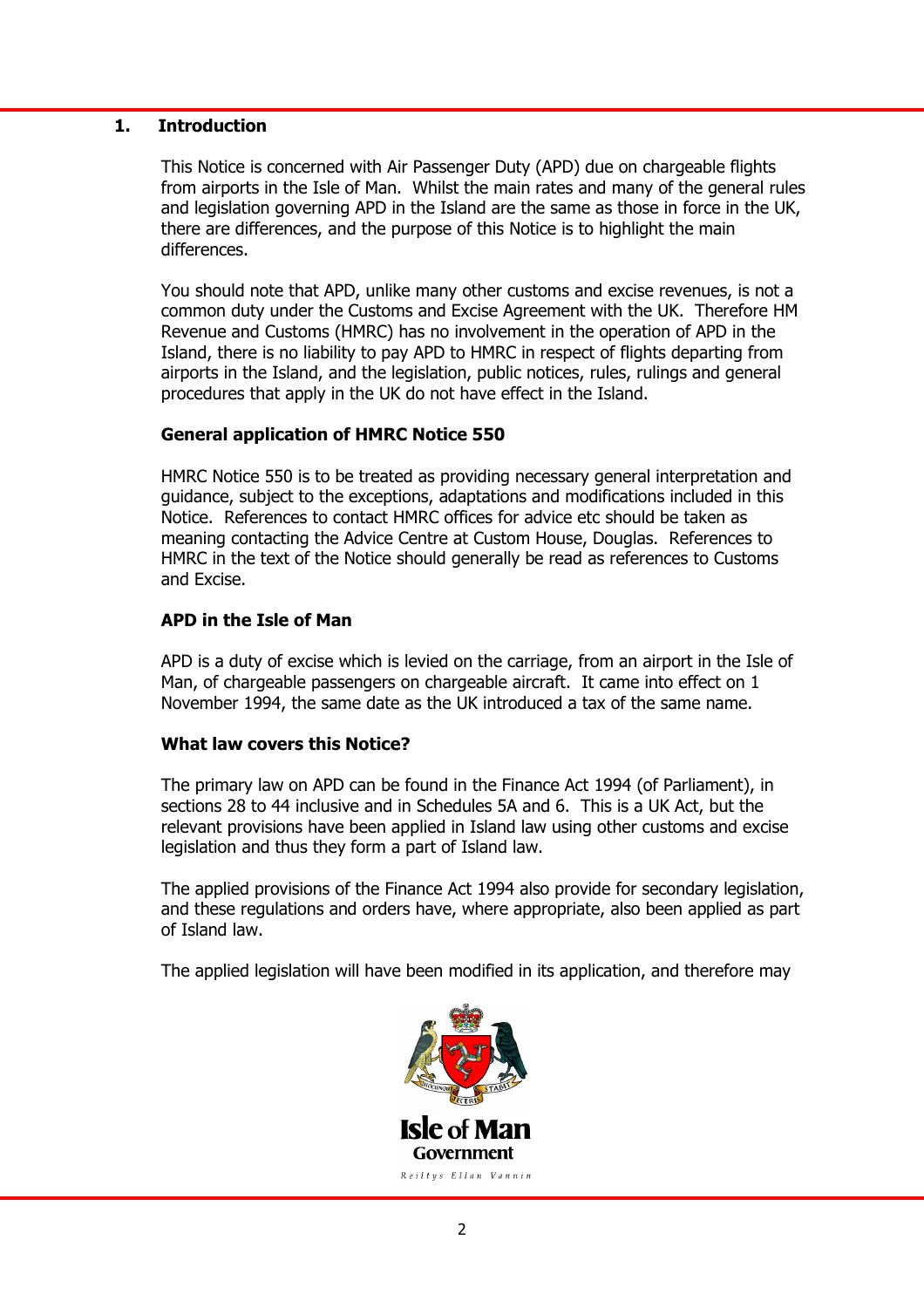not be the same as that in force in the UK.

In the following text, paragraph numbers relate to Section number of Notice 550.

# 2 Application of other HMRC APD Notices

Notice 551 (Special Accounting Scheme for Air Passenger Duty (APD))

 Notice 551 has application as a guide providing general information and aid in interpretation, with the exception of the following -

- Paragraph 1.4 (What law covers this Notice)
- Paragraph 3.1 (Applying to use a special accounting scheme)

 References to HMRC and its offices or departments should be read as references to Isle of Man Customs and Excise, and references to UK airports as references to ones in the Isle of Man (except in relation to Bands for duty purposes, which are determined in relation to distance from London). Any changes to rates of duty should be read as references to the current applicable rates.

#### Notice 552 (Annual Accounting)

 This Notice has no application as provision for annual accounting has not been introduced into Isle of Man law.

## 3 Rates and structure of APD

See Section 2 of Notice 550.

The following exceptions apply -

- a. References to the "higher" rate of APD chargeable in respect of aircraft with an authorised take off weight of 20 tonnes or more and equipped to carry fewer than 19 passengers has no application in the Island;
- b. References to the reduced rate of APD for Northern Ireland, including in subparagraphs 2.1.2 and 2.1.3 should be ignored;
- c. The extension of APD in the UK to business aircraft and other smaller aircraft (i.e. those of at least 5.7 tonnes) from 1 April 2013 does not apply in the Isle of Man. Therefore any aircraft which is certificated as having an authorised take off weight of less than 10 tonnes, or fewer than 20 seats for the passengers, remains exempt from APD in the Island; and
- d. Re paragraph 2.6, if you have any doubt as to the APD liability of your passengers, please contact the Advice Centre.

# 4 Exemptions from APD

See Section 3 of Notice 550.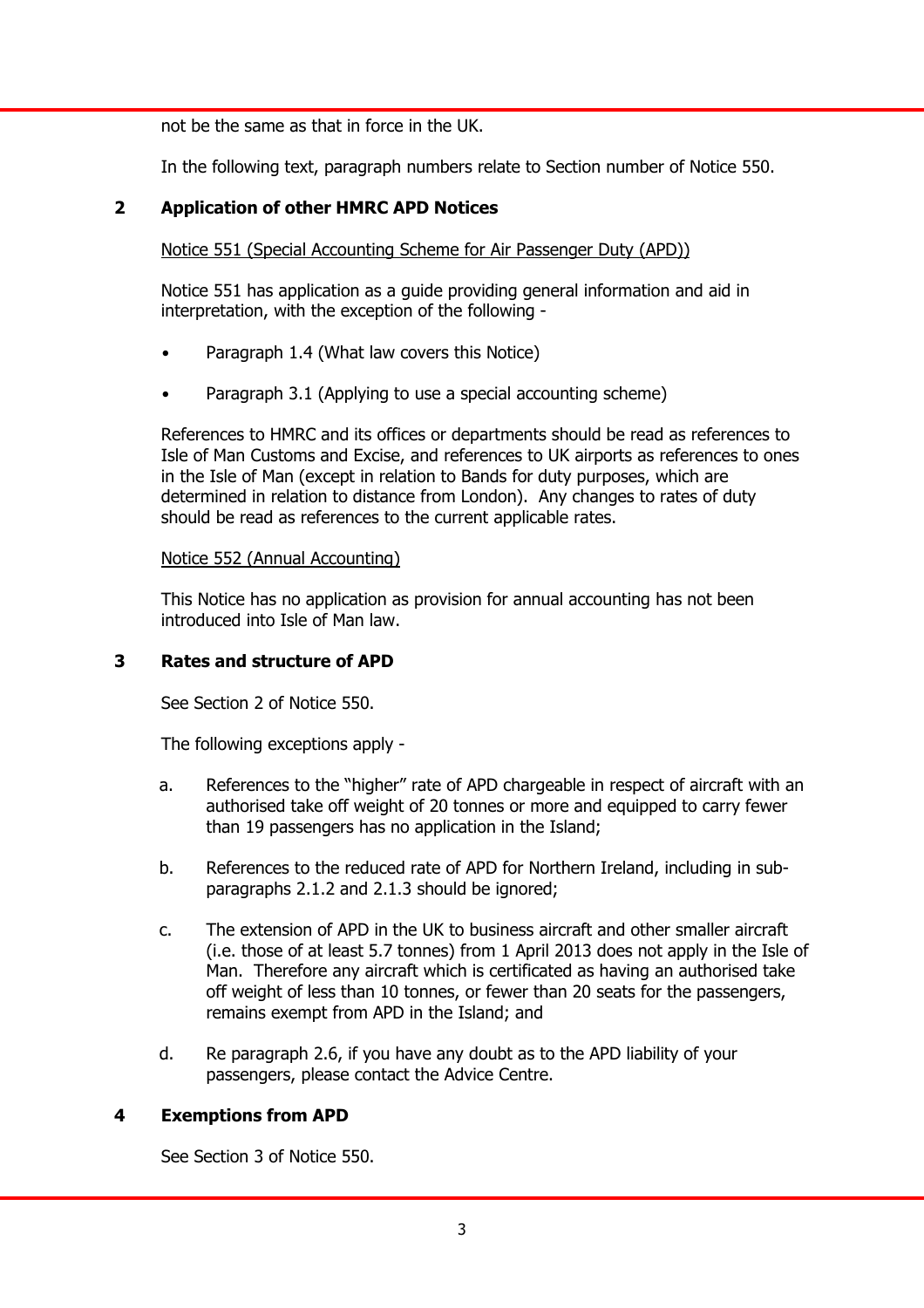The following exceptions apply -

- a. Paragraph 3.2.3 (Scottish Highlands and Islands) has no effect in the Isle of Man.
- b. References to the APD Helpdesk should be read as references to the Advice Centre.

# 5 Connected flights

See Section 4 of Notice 550.

 Note that a connected flight can include where a passenger departing the Island makes a qualifying connection in the UK, if the connection can be evidenced (see paragraph 4.2 of Notice 550).

# 6 Registering for APD

See Section 5 of Notice 550.

The following exceptions apply -

- a. Ignore references to Northern Ireland;
- b. References to UK airports should be read as references to Isle of Man airports;
- c. The "occasional operator payment" scheme is not available in the Isle of Man;
- d. In paragraph 5.3 (How do I register?) obtain an APD 1 registration application form, and send completed applications to, the Advice Centre;
- e. Ignore references to the APD Central Collection Unit;
- f. In paragraph 5.5, references to the "UK" should be read as references to "the Isle of Man or the UK";
- g. Paragraph 5.7 (Do I need to register for a one-off flight?) does not apply in the Isle of Man. All operators having chargeable flights must register;
- h. Paragraph 5.7.1 (Occasional operators scheme) and 5.8 (What if I only operate flights at certain times of the year?) do not apply.

# 7 Fiscal representatives

See Section 6 of Notice 550.

 References to the APD Central Collection Unit should be ignored, and references to the UK should be taken to read "Isle of Man or UK".

# 8 Administrative representatives

See Section 7 of Notice 550 - no changes.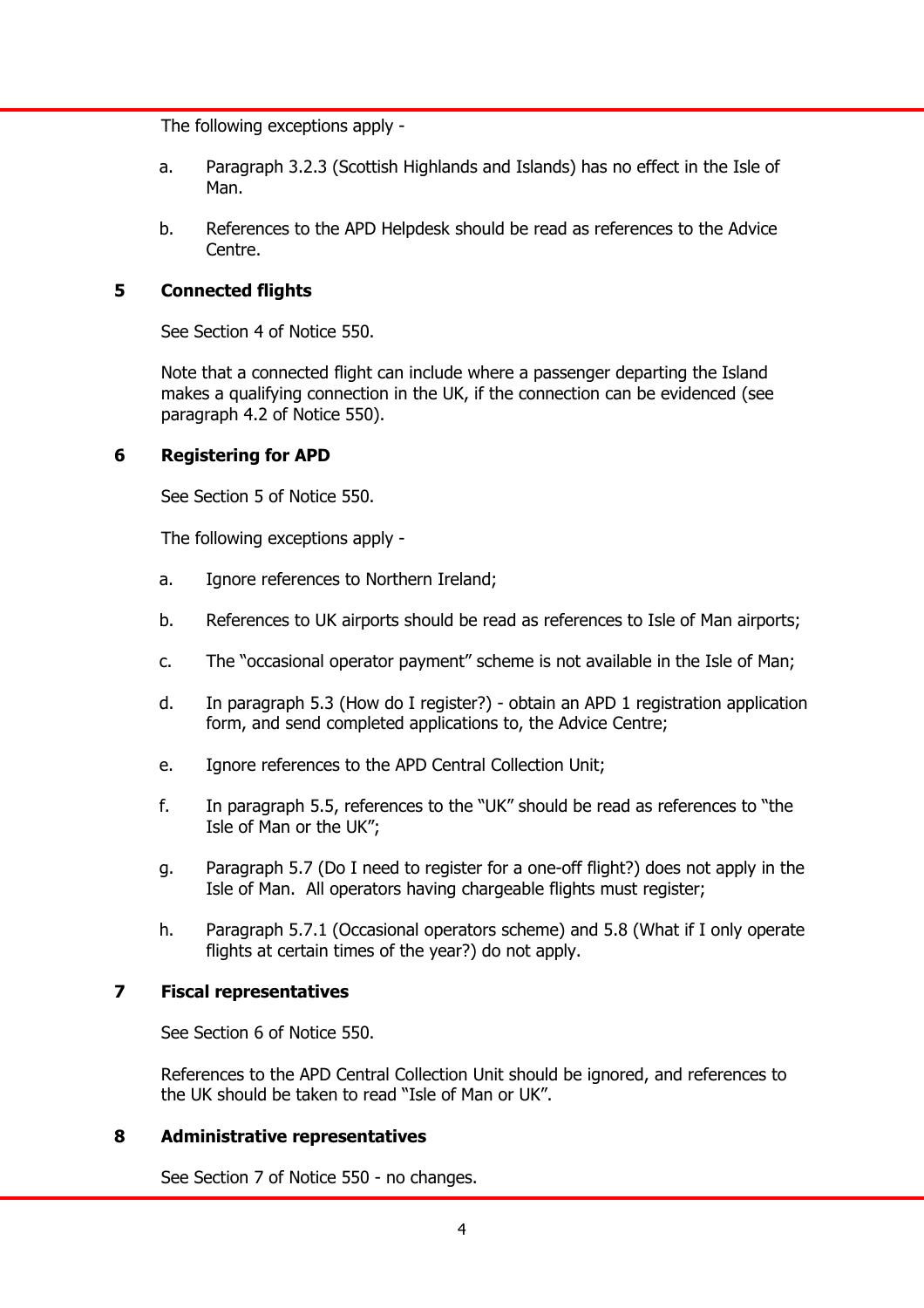#### 9 Records

See Section 8 of Notice 550.

The following exceptions apply -

- a. Agreement for use of Special Accounting Scheme Records may be made with Customs and Excise if only Isle of Man APD is involved. If an operator has received an agreement letter from HMRC, Customs and Excise will accept this as permitting use of the Special Accounting Scheme covered by this letter for the purposes of Isle of Man APD;
- b. Ignore references to the Excise Helpline;
- c. Ignore references to the Scottish Highlands and Islands;
- d. Ignore references to Northern Ireland;
- e. Ignore reference to UK factsheet, use Manx factsheet at http://www.gov.im/ media/180513/factsheet 7a man - compliance checks -\_penalties\_for\_inaccuracies\_in\_returns\_and\_documents.pdf

#### 10 Returns and payments

See Section 9 of Notice 550.

 Paragraph 9.3 (Payment methods) does not apply in the Island. You should contact the Advice Centre for details of how to pay any APD due.

#### 11 Assessments

See Section 10 of Notice 550 - no changes.

#### 12 Penalties and interest

See Section 11 of Notice 550.

- a. References to provisions of the Finance Acts 1994-2008 refer to those provisions as they have been applied in Island law and which therefore have the same effect.
- b. Reference to the APD Regulations 1994 is a reference to those Regulations as applied in Island law.
- c. References to sections 117 and 118G of the Customs and Excise Management Act 1979 should be read as references to sections 123 and 124G of the Customs and Excise Management Act 1986 of Tynwald.
- d. Refer to Manx factsheet at http://www.gov.im/media/180513/ factsheet 7a man - compliance checks penalties for inaccuracies in returns and documents.pdf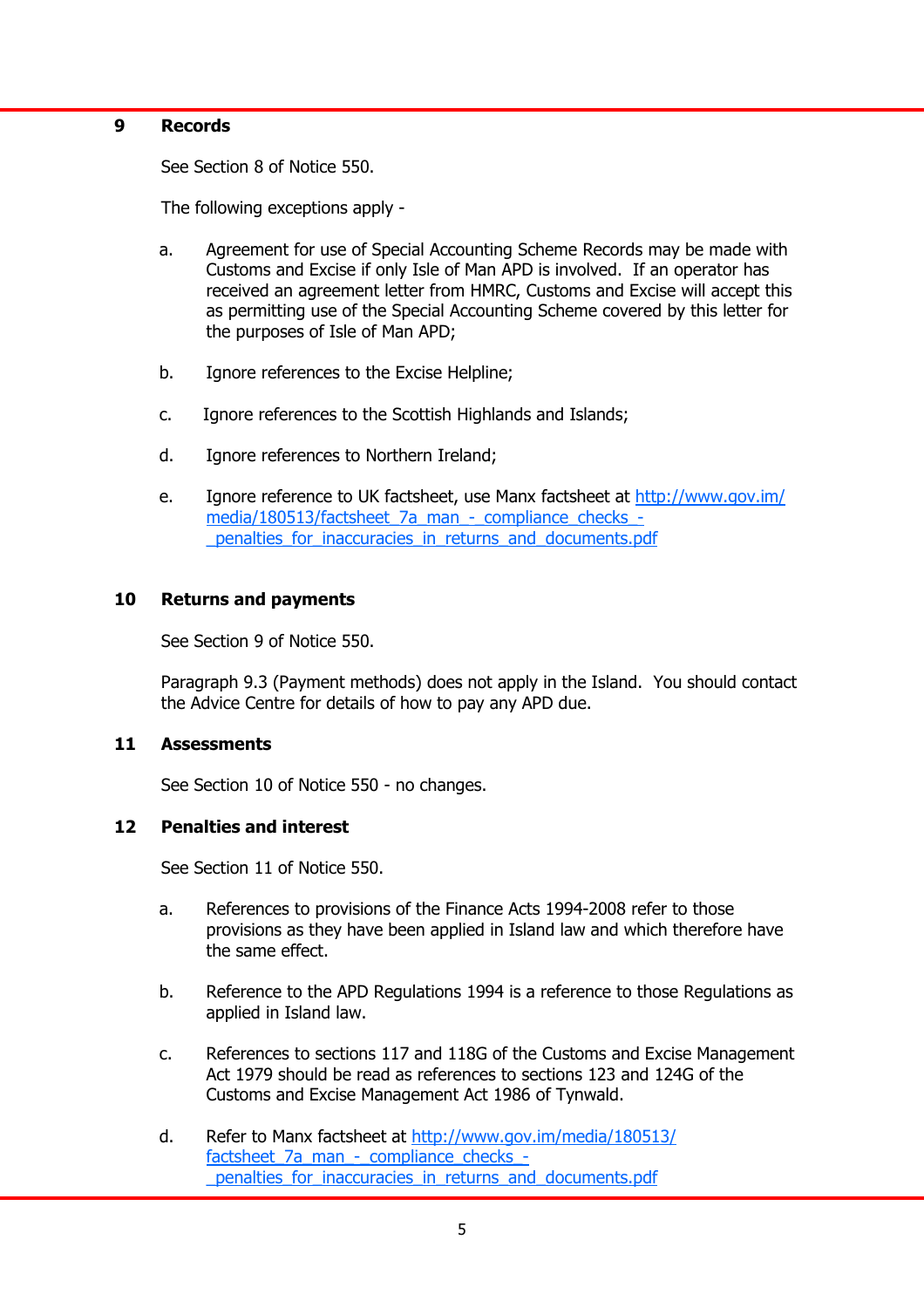# 13 Security payments

See Section 12 of Notice 550.

 References to the APD Helpdesk and the Central Assurance Team should be read as references to the Advice Centre.

### 14 Reviews and appeals

See Section 13 of Notice 550.

 In addition to information on reviews and appeals mentioned in paragraph 13.1, there is further information available in Notices Appeal 1 MAN and Appeal 3 MAN on the Customs and Excise website.

### 15 Other changes

- a. In Appendix 2 the forms APD 1 and APD 2 mentioned are to be read as references to those forms as issued by Customs and Excise;
- b. Appendix 3 the examples referred to in this Appendix continue to apply after 1 April 2013.
- c. Appendix 4 (Northern Ireland rates) has no effect in the Isle of Man.

#### Privacy Notice

The Treasury collects information about you in order to administer taxation and carry out other functions for which it is responsible (e.g. National Insurance, customs and excise duties, property rates, social security benefits, state pensions and legal aid etc.), and for the detection and prevention of crime.

Whilst that information will primarily be provided by you, where the law allows we may also get information about you from other organisations, or give information about you to them. This may be to check the accuracy of the information provided, prevent or detect crime or protect public funds in other ways. These organisations may include other government departments, the police and other agencies.

To find out more about how we collect and use personal information, contact any of our offices or visit our website at: https://www.gov.im/about-the-government/departments/thetreasury/privacy-notice/